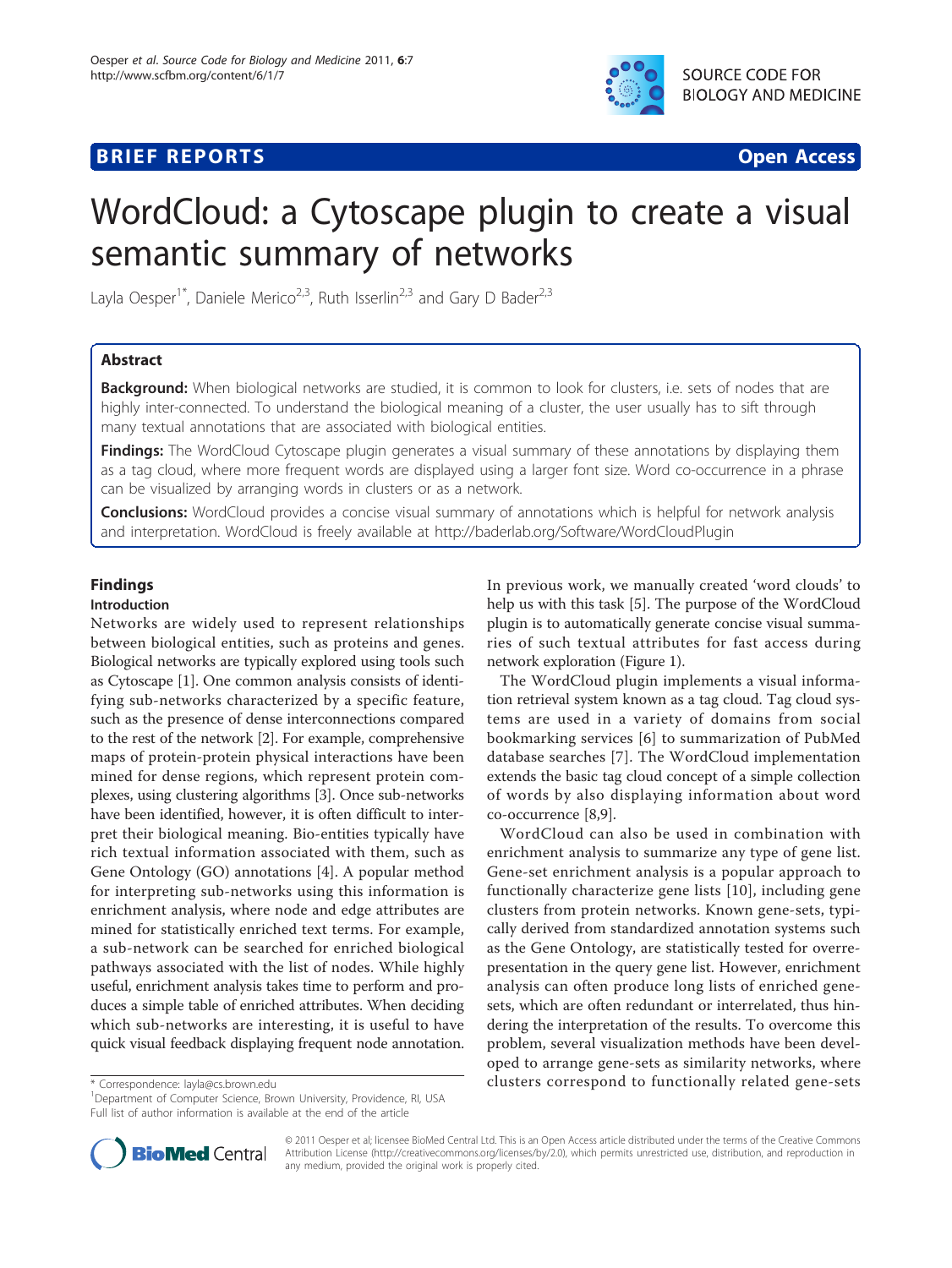<span id="page-1-0"></span>

"minichrosome maintenance"), whereas the network layout displays association to "origin recognition" as well.

[[11-13\]](#page-3-0). WordCloud can be effectively used to summarize these gene-set clusters (Figure [2\)](#page-2-0).

# Methods and Implementation

WordCloud is a freely available, open source Cytoscape plugin written in Java and compatible with Cytoscape versions 2.6, 2.7 and 2.8. Given a user-defined node selection (i.e. a sub-network), a word cloud can be generated using one or more user-selected node attributes that are of type string or list of string. Input text from all selected attributes is collected and broken down into words using separation characters, such as punctuation and space delimiters. Flagged words, such as commonly occurring English words and numbers, can be removed. In addition, words that share the same stem (e.g. cell and cells) can be mapped to that stem using the Porter Stemming Algorithm [[14\]](#page-3-0). Font size for all words is then calculated proportionally to word frequency in the input text. The user can optionally scale font size using 'network-weighting' which considers word frequencies of all text in the entire network, rather than just the node selection, to penalize words that appear frequently outside the node selection. In this case, the font size of any word  $w$  in a tag cloud is directly proportional to:

$$
\frac{sel_w/sel_{tot}}{(net_w/net_{tot})^k}
$$

where  $sel_w$  is the number of selected nodes that contain the word w,  $sel<sub>tot</sub>$  is the total number of selected nodes,  $net_w$  is the number of nodes in the entire network that contain the word  $w$ , net<sub>tot</sub> is the total number of nodes in the network, and  $k$  is the network normalization coefficient, which can be tuned by the user through an interactive slider bar.

The WordCloud plugin supports several layout options for the tag cloud. The most basic layout consists of the sequence of words arranged in order of descending frequency. The clustered and network layouts offer semantically richer summaries by considering co-occurrence patterns between words. Clusters are built by step-wise aggregation of frequently co-occurring word pairs. Specifically, the WordCloud plugin uses a greedy clustering algorithm similar to hierarchical clustering. Every ordered pair of words  $\{w_1, w_2\}$  that appear next to each other in at least one of the selected nodes is assigned a similarity score, defined by the ratio of the observed joint probability of these words appearing next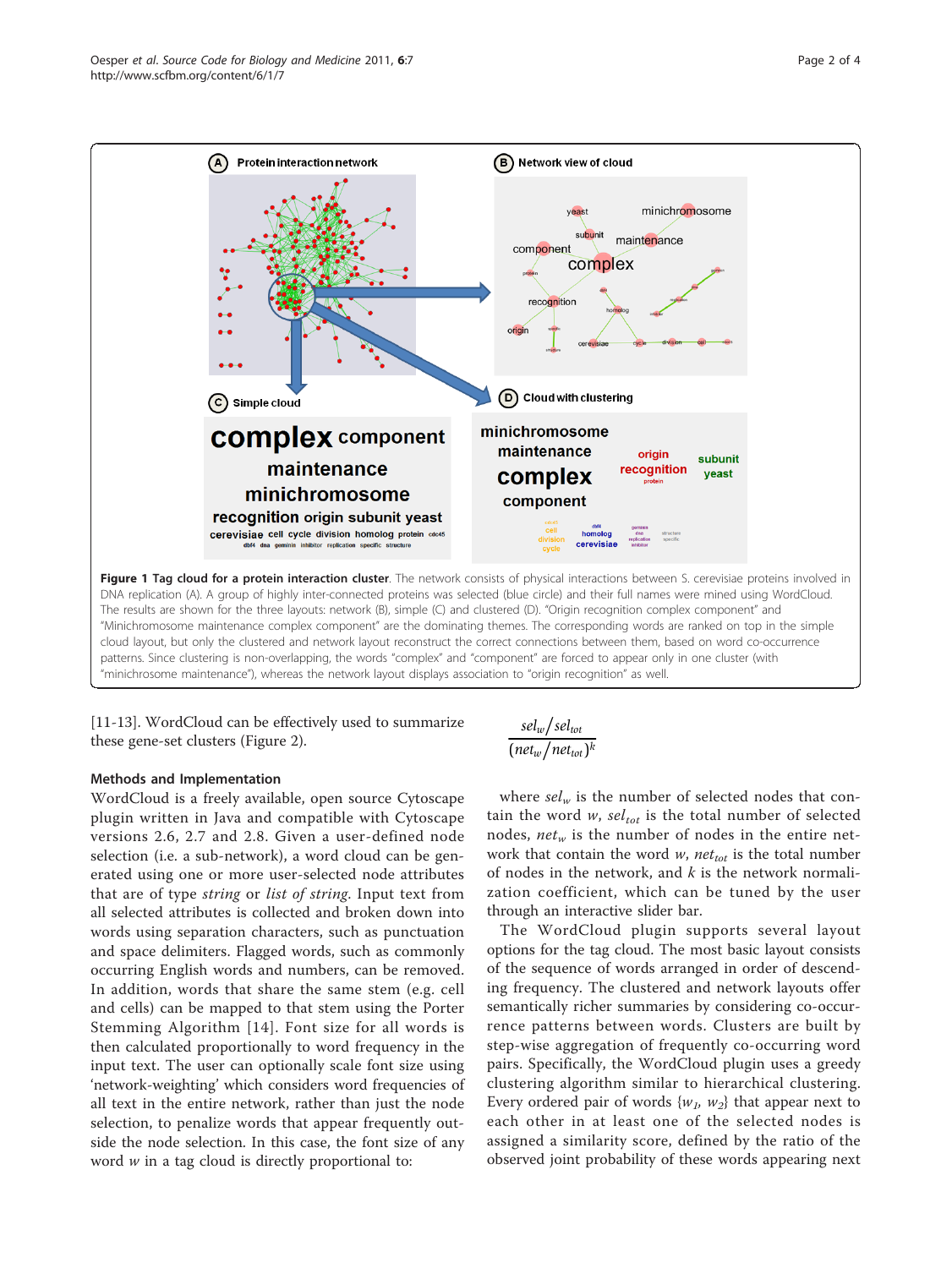<span id="page-2-0"></span>

to each other in the specified order, to the expected independent probability of these words appearing next to each other:

$$
\frac{P(w_1)\cdot P(w_2|w_1)}{P(w_1)\cdot P(w_2)}
$$

Each word starts in its own cluster. Next, the most similar word pair is merged to form a larger cluster, maintaining word order, and the process is repeated. Similarity between multi-word clusters is defined as the similarity of the last word appearing in the first cluster and the first word appearing in the second cluster. This helps maintain the order of words in the cluster in the standard left to right English text direction. The cluster merging process is bounded by a user-defined threshold on the word pair similarity score.

Cluster order is determined by the number of words in a cluster and word frequency information. For any word w appearing in a tag cloud,  $s(w)$  is the font size assigned to word w. A clustered tag cloud consists of a set of clusters  $C = \{C_1, ..., C_m\}$  where each  $C_i$  contains some set of words  $\{w_1^i, ..., w_n^i\}$ . The clusters are laid out in decreasing order according to the following value: in decreasing order according to the following value:

 $S^i = ((s(w_1^i))^2 + (s(w_2^i))^2 + ... + (s(w_n^i))^2)^{1/2}$ 

This is the L2 norm (i.e. Euclidean length) of the cluster's word size vector.

The greedy clustering algorithm described above does not consider the co-occurrence of all word pairs in the input text. Thus, as an alternative to the clustered layout, words can be visualized as a similarity network. Each word is represented as a node, with node and label size proportional to word frequency as previously described. Words are connected by edges whose width is proportional to their similarity score, as defined above. The resulting network can be laid out, analyzed and clustered using Cytoscape functionalities. The network layout is particularly useful when words tend to have multiple co-occurrence partners, rather than a single one.

### Conclusions

WordCloud is a configurable tool for creating quick visual summaries of sub-networks within Cytoscape and is a useful tool to aid interactive network exploration. The configuration options provide a high degree of control over tag cloud visualization resulting in a publication